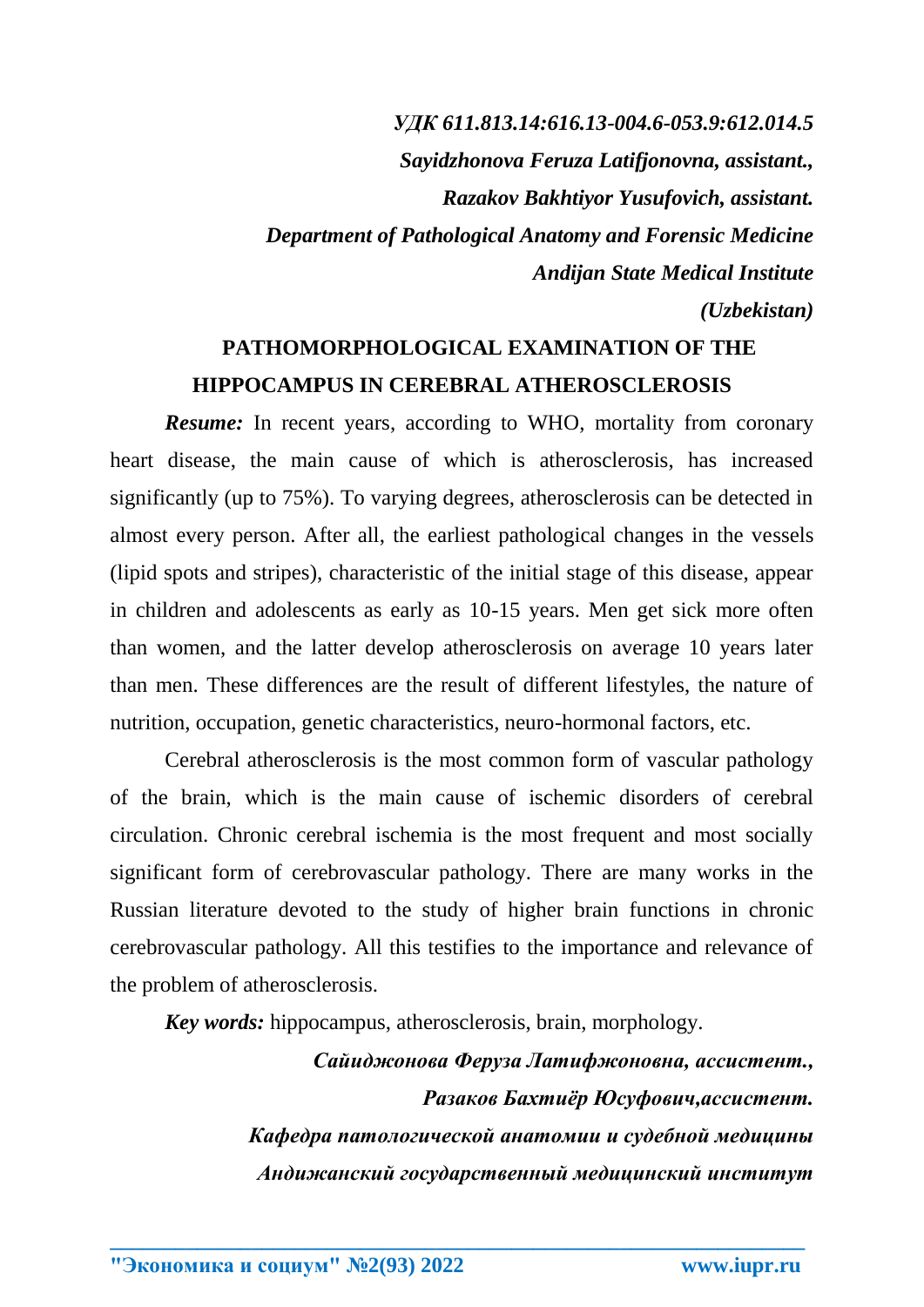## **ПАТОМОРФОЛОГИЧЕСКОЕ ИССЛЕДОВАНИЕ ГИППОКАМПА ПРИ ЦЕРЕБРАЛЬНОМ АТЕРОСКЛЕРОЗЕ**

*Резюме:* За последние годы, по данным ВОЗ, значительно увеличилась (до 75%) смертность от ишемической болезни сердца, основной причиной развития которой является атеросклероз. В различной степени атеросклероз можно выявить практически у каждого человека. Ведь самые ранние патологические изменения в сосудах (липидные пятна и полоски), характерные для начальной стадии этого заболевания, появляются у детей и подростков уже в 10-15 лет. Мужчины болеют чаще, чем женщины, причем у последних **атеросклероз** развивается в среднем на 10 лет позже, чем у мужчин. Эти различия являются следствием различного образа жизни, характера питания, рода занятий, генетических особенностей, нервно-гормональных факторов и пр.

Церебральный атеросклероз - самая распространённая форма сосудистой патологии головного мозга, являющаяся основной причиной ишемических нарушений мозгового кровообращения. Хроническая ишемия мозга является самой частой и наиболее социально значимой формой цереброваскулярной патологии. В отечественной литературе немало работ, посвященных изучению высших мозговых функций при хронической цереброваскулярной патологии. Все это свидетельствует о важности и актуальности проблемы атеросклероза.

*Ключевые слова:* гиппокамп, атеросклероз, головной мозг, морфология.

**Relevance.** One of the most common diseases today is atherosclerosis. Its danger lies not only in its long and asymptomatic development, but also in its ability to affect different arteries and vessels. Pathology of the lower extremities can lead to gangrene of the coronary vessels and aorta - to myocardial infarction, and cerebral vessels - to stroke [2,5]. The cerebral form is one of the varieties of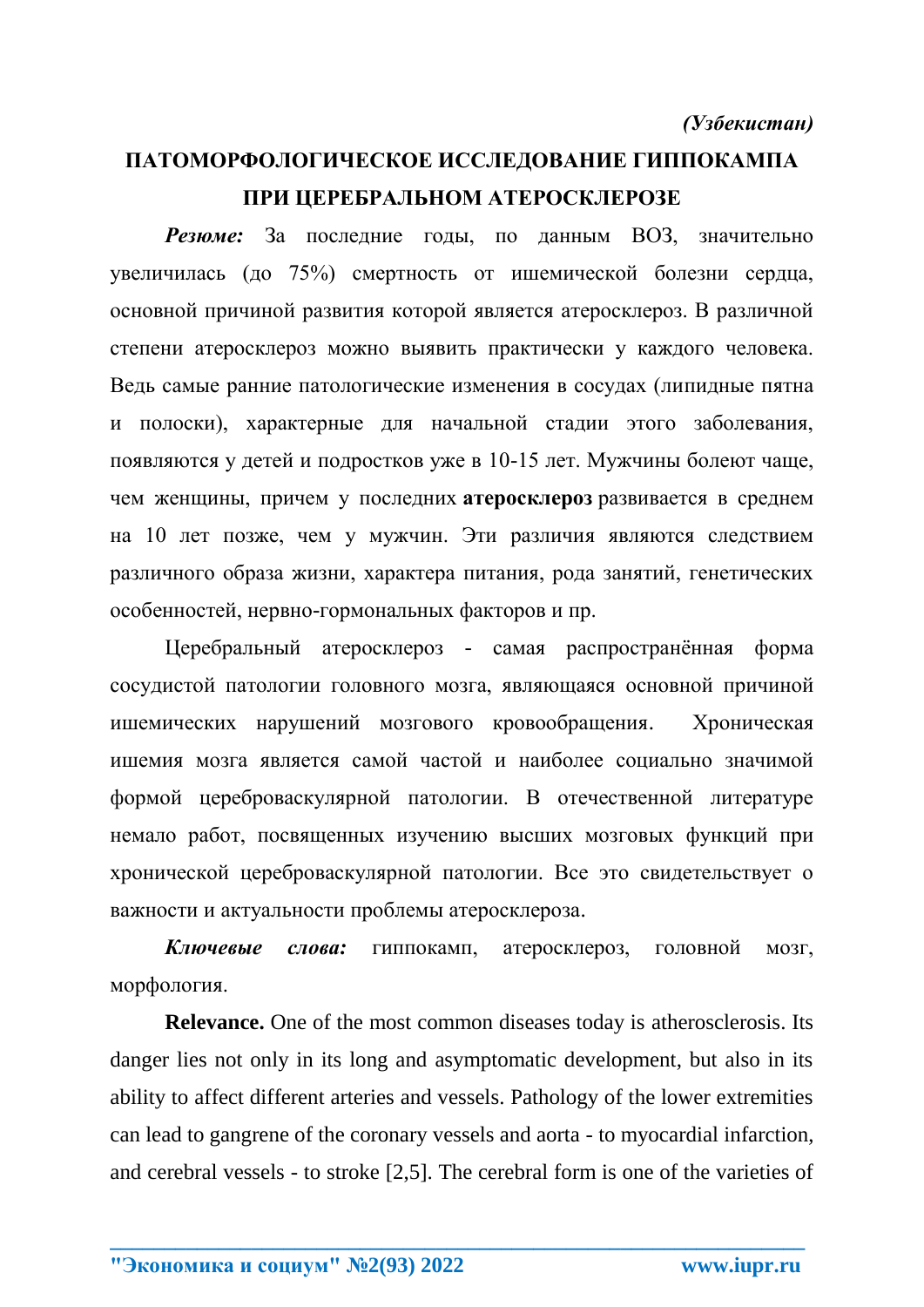atherosclerosis, and differs from the rest in that it occurs both in young people and in elderly people. The symptoms of the disease are often similar to the symptoms of fatigue, therefore, atherosclerosis is often diagnosed already in the late stages, when the patient's life is in mortal danger[1].

The currently available data on the pathomorphology of the brain in the absence of cerebral circulation of atherosclerotic genesis, including those obtained using modern methods of neuro- and angiovisualization, mostly relate to its substance - cortical and subcortical structures, brain stem and cerebellum. When making a diagnosis of chronic cerebral ischemia, it is often implied that a decrease in memory and other cognitive functions in a patient with cerebral vascular insufficiency is a direct result of chronic cerebral ischemia [3]. But in reality, the relationship between cognitive disorders and cerebrovascular insufficiency may be more complex.

The mechanism of dissociation formation is associated primarily with arterial hypertension, which leads to secondary changes in the vascular wall, mainly of the microcirculatory bed. Arteriosclerosis, which develops as a result, leads to a change in the physiological reactivity of blood vessels [3].

Currently, it is known that the function of the limbic system of the brain is not limited only to emotional reactions, but also participates in maintaining the constancy of the internal environment (homeostasis), regulation of the sleep– wake cycle, learning and memory processes, regulation of autonomic and endocrine functions [5]. The hippocampus, as the central link of the limbic system, participates in the highest coordination of reproduction and emotional behavior, as well as in the processes of assimilation and memorization of new information, which affects the emotionally colored awareness of perceived reality and, in general, the quality of life. The hippocampus plays a corrective role in enhancing the inhibitory effects of stress response, blood pressure regulation [4].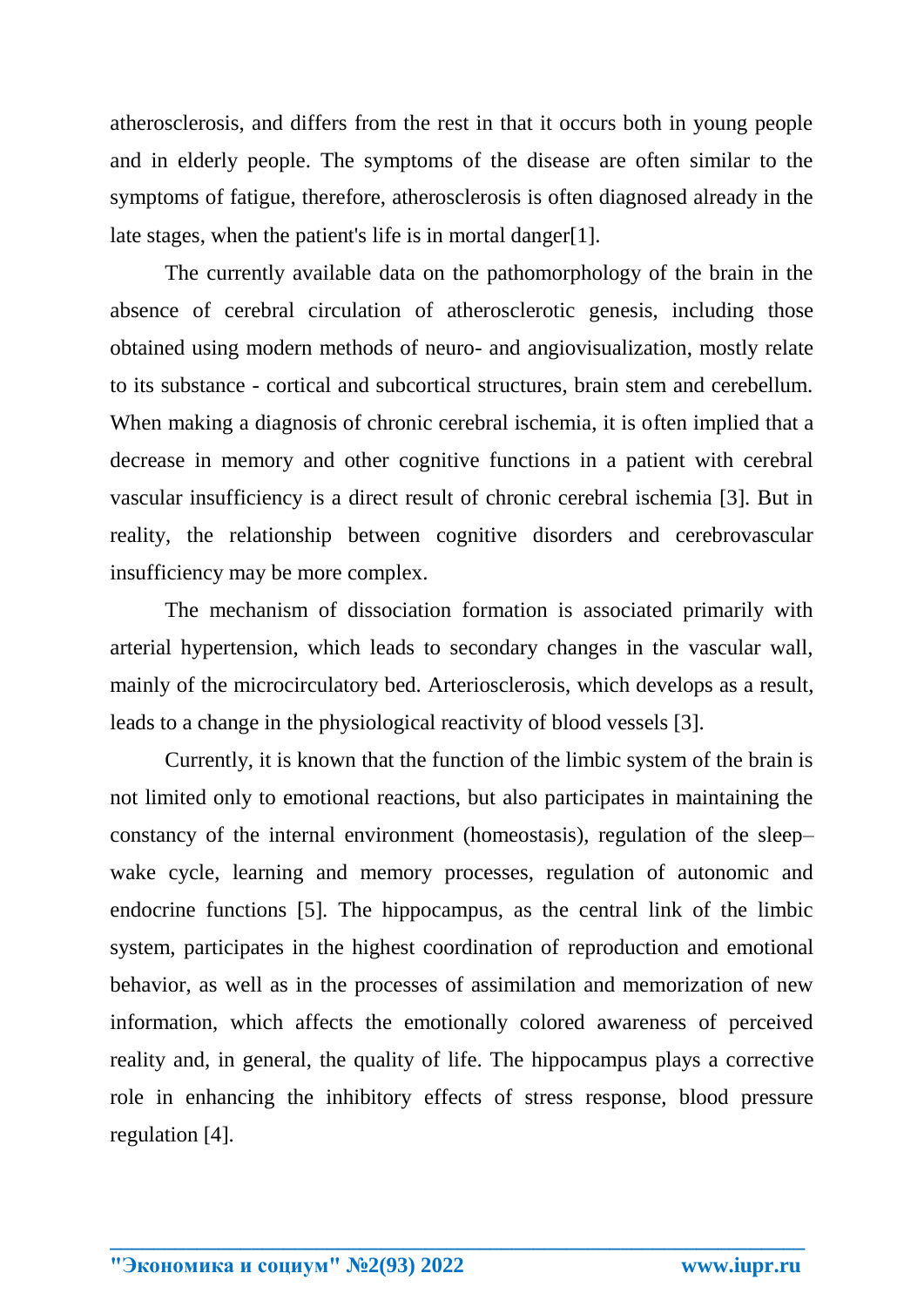Cerebrovascular disease ranks second among diseases of the circulatory system in the structure of the initial causes of death according to autopsy results [4]. The morphological basis of cerebrovascular disease in most cases is cerebral atherosclerosis [2]. Despite numerous literature data on the problem of cerebral atherosclerosis [1,5], morphological features of the hippocampus in this disease remain unexplored.

**The purpose of the study.** The purpose of this study was to study the morphology of the hippocampus in cerebral atherosclerosis.

**Materials and methods of research.** During the subsequent pathological examination, we selected cases in which cerebral atherosclerosis was detected in the deceased, and the main diseases were: coronary heart disease (27.4%), arterial hypertension (41.6%), cirrhosis of the liver (19.8%), chronic obstructive bronchitis and bilateral pneumonia (11.2%). The fixation of the material for microscopic examination was in neutral 10% formalin and Buena liquid for 24 hours, pouring into paraffin was carried out according to the generally accepted method.

To study the elements of the central nervous system, thionine staining was performed using the Nissl method. To study the neurotopography of the hippocampal layers and to assess the mutual disposition of nerve fibers, neurons and glia, the method of impregnation of paraffin sections with silver nitrate according to Bilshovsky in the Landau modification for paraffin sections was used. The analysis of quantitative indicators was performed on IBM using the statistical software package "Statistica" v 6.0.

The results of the study. The features of the cytoarchitectonics of the pyramidal layer of the hippocampus served as the basis for its division into 4 main fields oriented in the mediolateral direction and designated as CA1 – CA4. The main fields of the hippocampus proper are the fields CA1 and CA3. In all the studied deceased elderly men, a pathoanatomic examination revealed atherosclerosis of the cerebral arteries with damage to the middle cerebral artery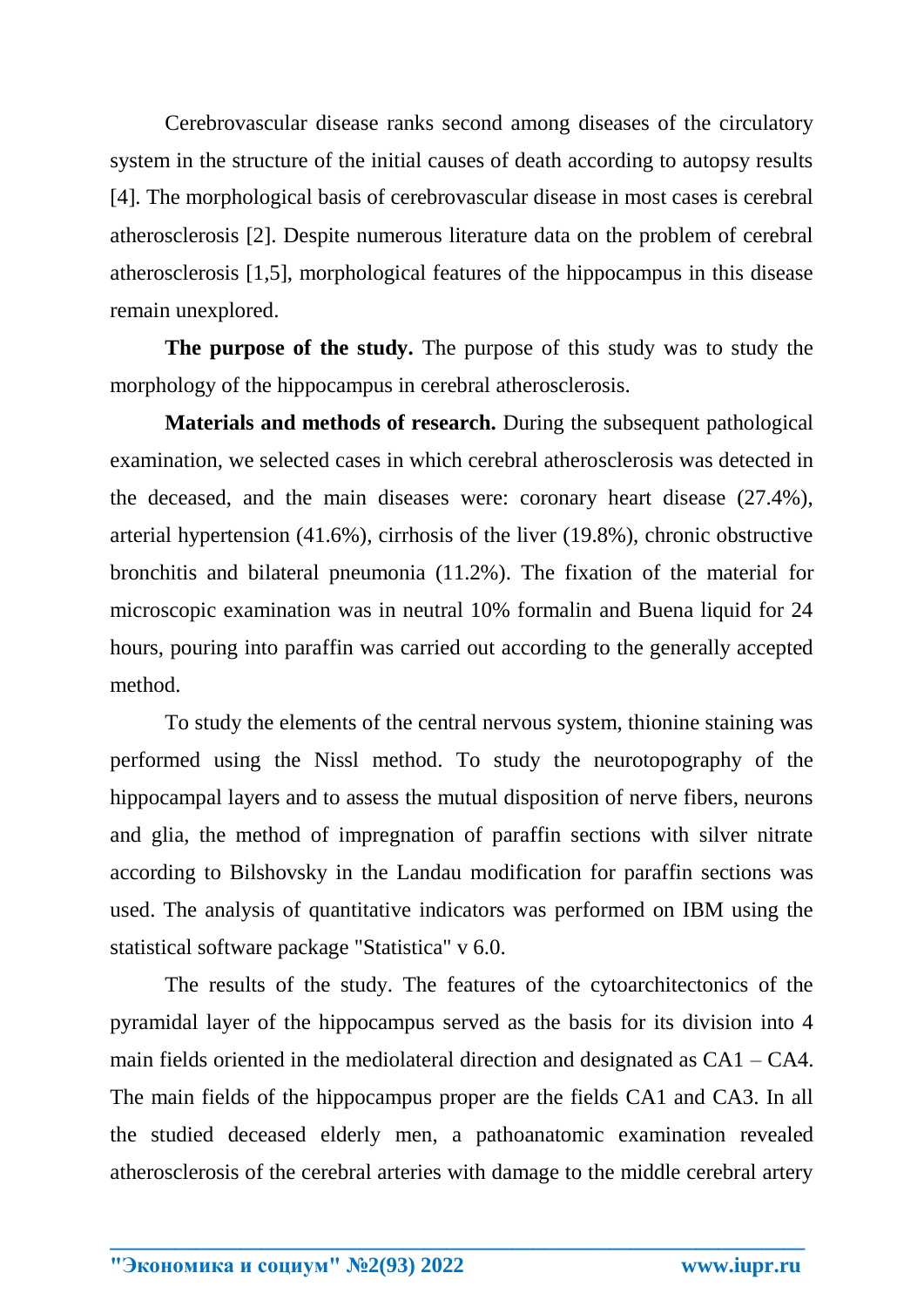at the stage of fat spots and atheromatous plaques with lumen stenosis of less than 30%. According to medical records, there was no clinical picture of dyscirculatory encephalopathy.

Microscopic examination of the hippocampus revealed in most cases the presence of pericellular edema, especially in the ganglion layer in all zones, as well as a different degree of severity of lipofuscinosis of neurons. Granular globular cells (activated macrophages) were often found in the subependimal parts (alveolus) and perivascularly. In most cases, circulatory disorders were observed in the vessels of the microcirculatory bed in the form of fullness, less often stasis. In some cases, in persons of the pecnic somatotype, fresh diapedetic perivascular hemorrhages were detected from minor to more pronounced, which may be due to the hypoxic nature of damage to the cortical structures of the brain in the terminal period.

In addition, damaged neurons with dark cytoplasm of the pericaryon and dark pycnotic nuclei were detected, as well as the appearance of microgia near the pericaryon neurons (gliosis). In the semi-quantitative analysis of morphological changes, the most pronounced changes were observed in the CA1 and CA3 zones. At the same time, signs of spongiosis and lacunar structure were more often found in CA1

Considering that cerebrovascular insufficiency is characterized by hypoglycemia, cerebral ischemia and, as a consequence, leads to damage to brain neurons, activation of apoptosis mechanisms, our study shows that in the hippocampus of deceased elderly men in the early stages of cerebral artery atherosclerosis in the absence of clinical signs of dyscirculatory encephalopathy, structural signs of damage to ganglion layer neurons and reactions from gliocytes are observed.

The detection of circulatory disorders in the vessels of the microcirculatory bed of the hippocampus is comparable with the results of some researchers demonstrating damage to the vascular wall and cerebral blood flow